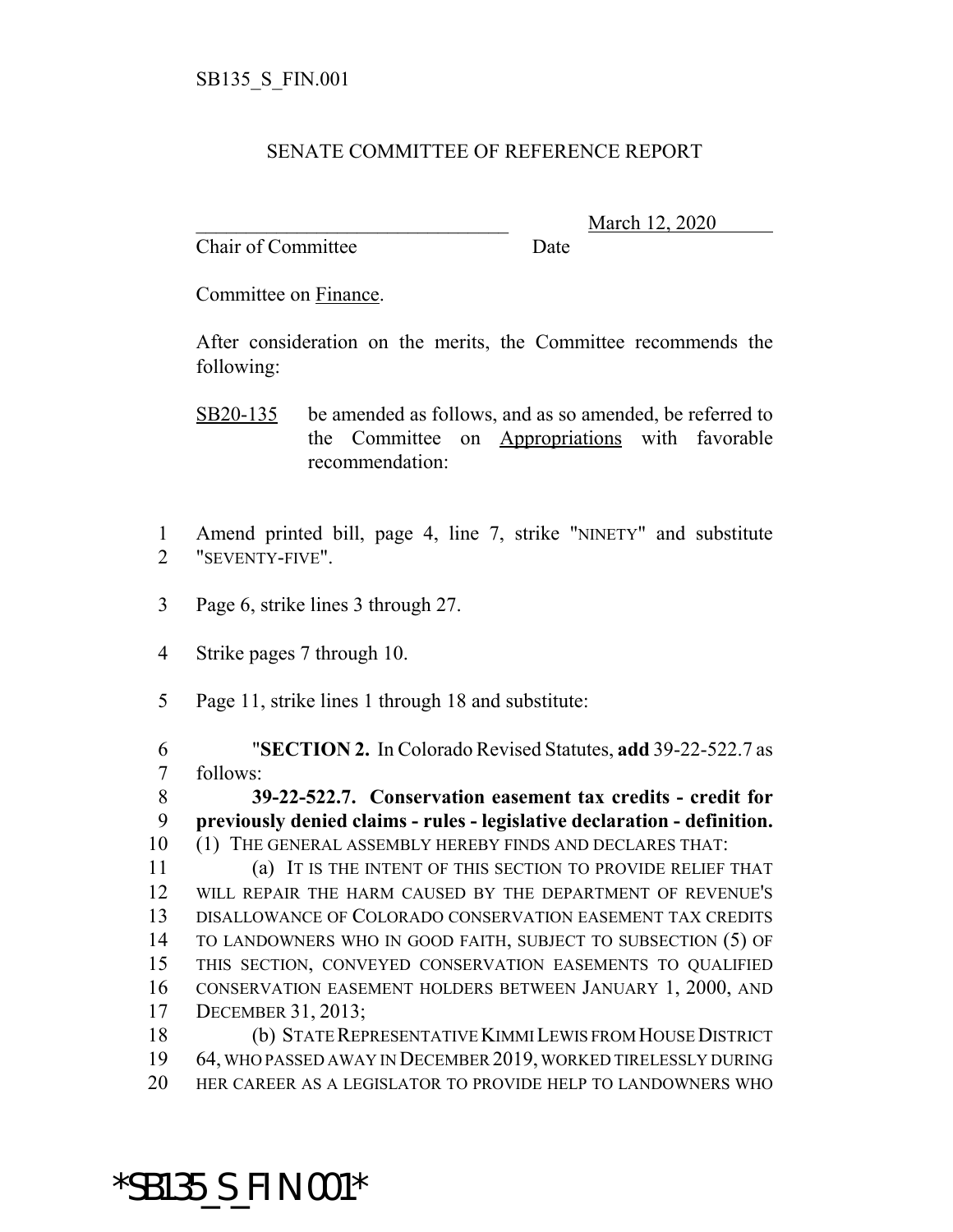HAD CONSERVATION EASEMENT CREDITS ARBITRARILY DISALLOWED; AND (c) RESOLUTION OF THIS HARM BY ALLOWING A LANDOWNER TO CLAIM A TAX CREDIT FOR A CONSERVATION EASEMENT DONATION THAT WAS ACCEPTED BY THE FEDERAL INTERNAL REVENUE SERVICE AND CONVEYED IN GOOD FAITH SUBJECT TO SUBSECTION (5) OF THIS SECTION, BUT ULTIMATELY DENIED BY THE STATE WILL END THE NEARLY TWO-DECADES-LONG CONFLICT OVER COLORADO'S CONSERVATION EASEMENT TAX CREDIT PROGRAM, RESTORE THE INTEGRITY OF THE PROGRAM, AND ALLOW THE PROGRAM TO MOVE FORWARD TO CONTINUE THE GOOD WORK OF CONSERVING COLORADO'S INCREASINGLY LIMITED OPEN SPACE AND NATURAL RESOURCES.

 (2) NOTWITHSTANDING ANY OTHER PROVISION OF LAW, A LANDOWNER SHALL BE ALLOWED TO CLAIM A TAX CREDIT WITH RESPECT TO THE INCOME TAXES IMPOSED BY THIS ARTICLE 22 FOR EACH PERPETUAL CONSERVATION EASEMENT IN GROSS DONATED IN GOOD FAITH BETWEEN JANUARY 1, 2000, AND DECEMBER 31, 2013, FOR WHICH A TAX CREDIT WAS CLAIMED PURSUANT TO SECTION 39-22-522 AND WAS DENIED IN WHOLE OR IN PART IF A FEDERAL CONSERVATION EASEMENT TAX DEDUCTION WAS ACCEPTED BY THE FEDERAL INTERNAL REVENUE SERVICE FOR THE SAME DONATION. FOR PURPOSES OF THIS SECTION:

 (a) THE AMOUNT OF THE CREDIT ALLOWED FOR EACH DONATION 22 SHALL BE EQUAL TO THE FULL AMOUNT OF THE CREDIT THAT COULD HAVE BEEN CLAIMED FOR THE DONATION PURSUANT TO THE APPLICABLE LAW IN EFFECT AT THE TIME OF THE DONATION;

 (b) THE FAIR MARKET VALUE OF THE DONATION SHALL BE THE FAIR MARKET VALUE OF THE CONSERVATION EASEMENT CONTRIBUTION ACCEPTED BY THE INTERNAL REVENUE SERVICE AS REFLECTED ON THE FEDERAL INCOME TAX FORM 8283 OR AMENDED BY A SUBSEQUENT FEDERAL APPEAL PROCESS, FEDERAL COURT, OR UNITED STATES TAX COURT RULING; AND

 (c) THE AMOUNT OF ANY CREDIT ALLOWED PURSUANT TO THIS SECTION SHALL BE DECREASED BY ANY AMOUNT OF CREDIT THAT WAS OTHERWISE ALLOWED TO BE CLAIMED AGAINST THE TAXES IMPOSED BY THIS ARTICLE 22 OR OTHERWISE REINSTATED, AND BY ANY AMOUNT THAT WAS REIMBURSED OR OTHERWISE ALLOWED TO THE TRANSFEREE AS A RESULT OF A SETTLEMENT, LITIGATION, OR OTHER MEANS THAT PROVIDED COMPENSATION TO THE TRANSFEREE.

 (3) BY AUGUST 15, 2020, THE DEPARTMENT OF REVENUE SHALL MAKE INFORMATION READILY AVAILABLE ONLINE FOR TAXPAYERS WHO HAD A TAX CREDIT DENIED IN WHOLE OR IN PART FOR A CONSERVATION EASEMENT DONATED BETWEEN JANUARY 1, 2000, AND DECEMBER 31,

### \*SB135\_S\_FIN.001\* -2-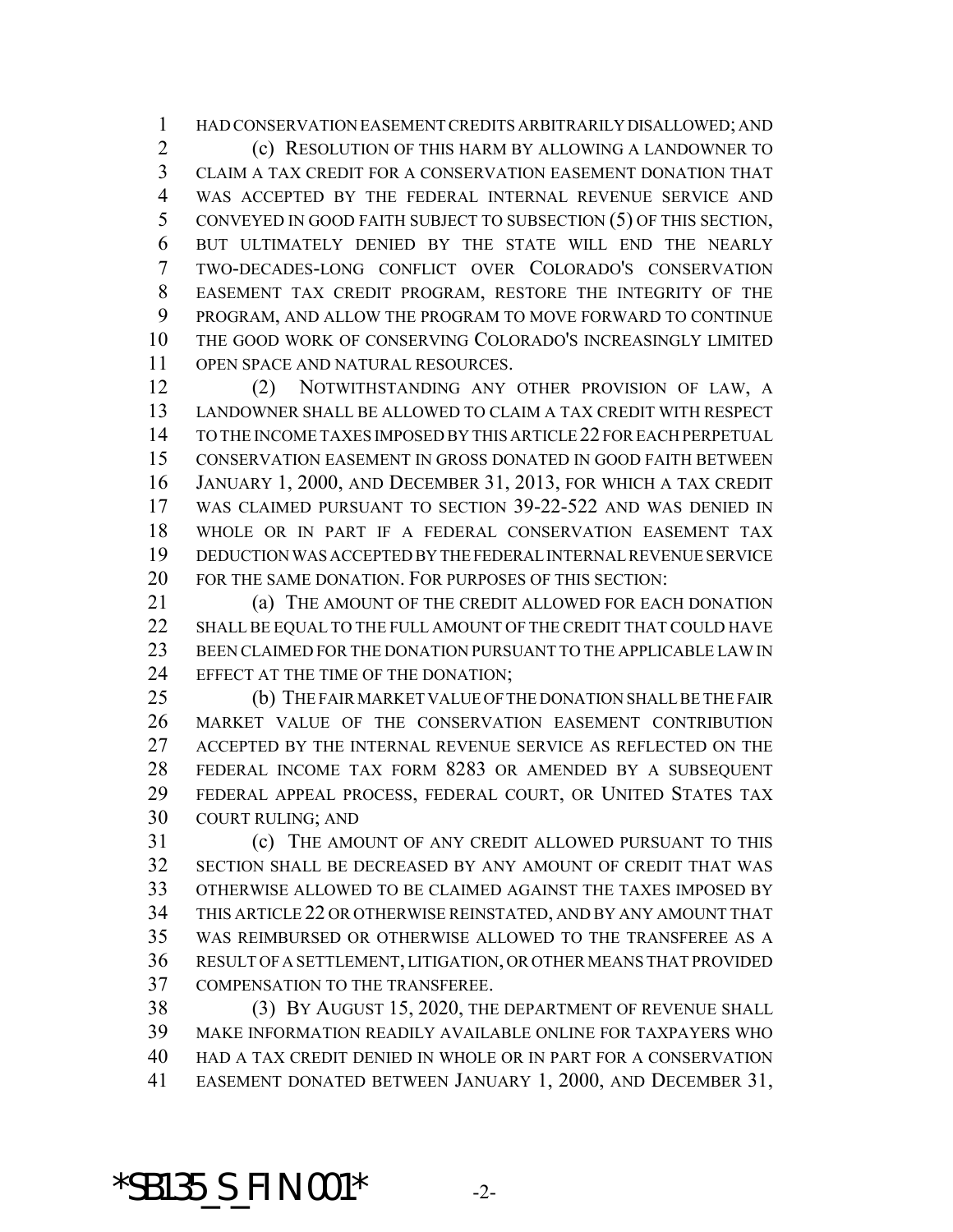2013, THAT THE TAXPAYER MAY BE ELIGIBLE TO APPLY FOR A CREDIT PURSUANT TO THIS SECTION. THE ONLINE INFORMATION MUST OUTLINE THE PROCESS FOR APPLYING FOR A CREDIT AND THE CRITERIA USED TO DETERMINE THE AMOUNT OF THE CREDIT.

 (4) A TAXPAYER MUST SUBMIT A CLAIM FOR A CREDIT TO THE DIVISION OF CONSERVATION IN THE DEPARTMENT OF REGULATORY AGENCIES NO LATER THAN SEPTEMBER 30, 2021. THE CLAIM MUST BE SUBMITTED USING A FORM AND PROCESS CREATED BY THE DIVISION AND IN COORDINATION WITH THE WORKING GROUP CONVENED IN ACCORDANCE WITH SECTION 12-15-106 (14.5). THE CLAIM MUST BE ACCOMPANIED BY THE FOLLOWING:

 (a) A COPY OF THE FEDERAL INCOME TAX FORM 8283 USED TO SUBSTANTIATE A FEDERAL DEDUCTION FOR THE DONATED CONSERVATION EASEMENT;

 (b) IF THE ORIGINAL AMOUNT OF DEDUCTION CLAIMED ON THE FEDERAL INCOME TAX FORM 8283 WAS ADJUSTED, DOCUMENTATION CONFIRMING THE AMOUNT ULTIMATELY ALLOWED BY THE INTERNAL REVENUE SERVICE, A FEDERAL COURT, OR THE UNITED STATES TAX COURT AND CLAIMED BY MEANS OF AN ADJUSTED FEDERAL TAX RETURN ACCEPTED BY THE INTERNAL REVENUE SERVICE; AND

**(c) DOCUMENTATION CONFIRMING SETTLEMENT OF THE CREDIT** 22 AMOUNT ALLOWED BY THE DEPARTMENT OF REVENUE.

23 (5) (a) THE DIVISION OF CONSERVATION SHALL ESTABLISH A PROCESS BY RULE IN COORDINATION WITH THE WORKING GROUP CONVENED IN ACCORDANCE WITH SECTION 12-15-106 (14.5) FOR DETERMINING WHETHER A LANDOWNER CONVEYED AN EASEMENT IN GOOD FAITH AND OTHERWISE MEETS THE REQUIREMENTS SET FORTH IN THIS SECTION FOR RECEIVING A CREDIT.

 (b) AS USED IN THIS SECTION, "GOOD FAITH" MEANS THAT A PERSON OR ENTITY HONESTLY RELIED UPON A LICENSED PROFESSIONAL TO ESTABLISH THE VALUE OF A CONSERVATION EASEMENT, DID NOT KNOWINGLY MISREPRESENT THE VALUE OF THE CONSERVATION EASEMENT, AND FOLLOWED THE APPLICABLE LAWS AND REGULATIONS SET FORTH IN STATUTE, DEPARTMENT OF REVENUE RULES, AND THE FEDERAL INTERNAL REVENUE CODE AND FEDERAL DEPARTMENT OF TREASURY REGULATIONS IN EFFECT AT THE TIME OF THE CONVEYANCE OF THE CONSERVATION EASEMENT.

 (6) (a) THE DIVISION OF CONSERVATION SHALL ISSUE A CERTIFICATE FOR THE CLAIMS RECEIVED IN THE ORDER SUBMITTED NO LATER THAN NINETY DAYS AFTER AN APPLICATION IS RECEIVED UNLESS A 41 DISPUTE ARISES PURSUANT TO SUBSECTION (10) OF THIS SECTION. CREDITS

### \*SB135\_S\_FIN.001\* -3-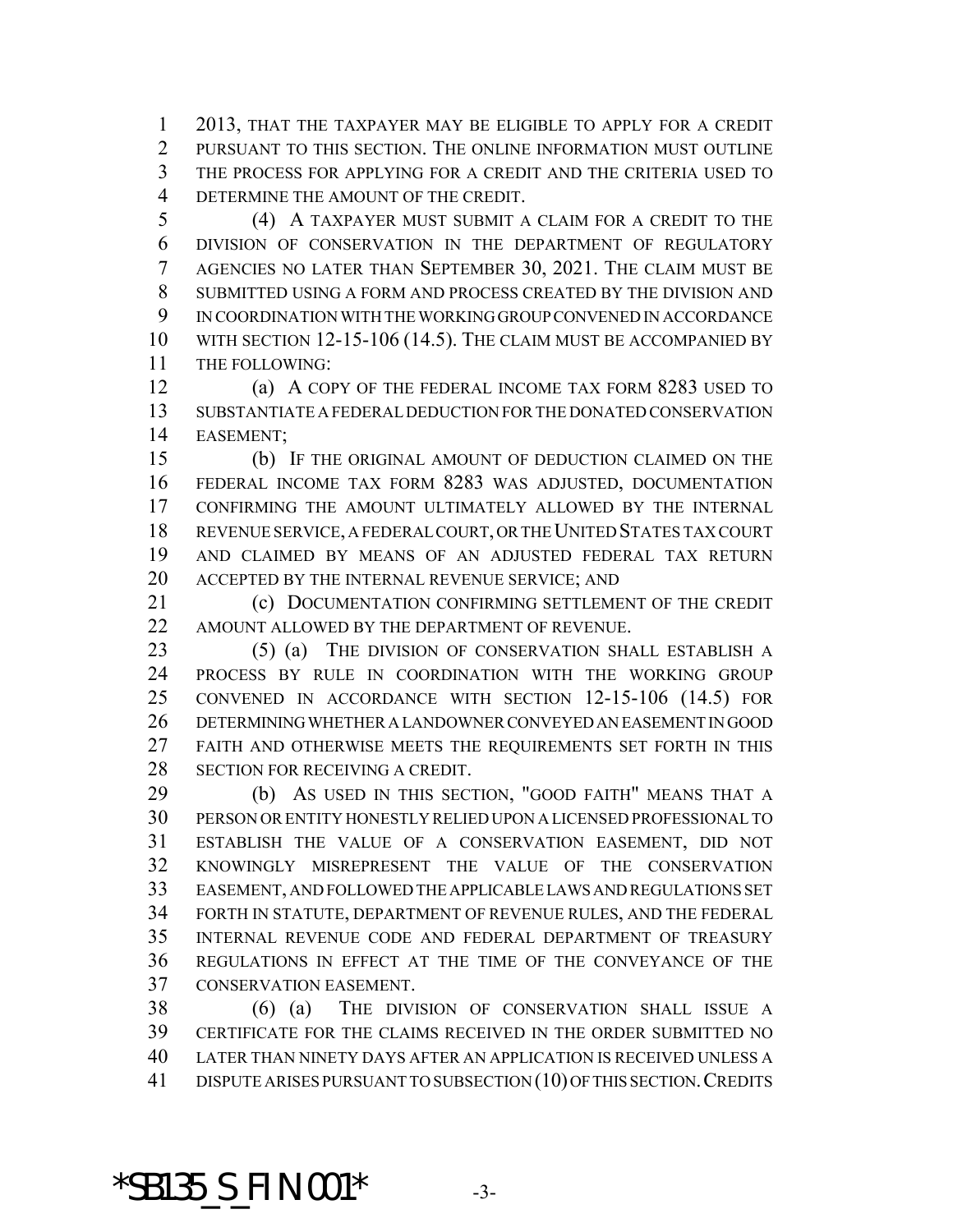ISSUED PURSUANT TO THIS SECTION COUNT AGAINST THE AGGREGATE ANNUAL CAP FOR ALL CONSERVATION EASEMENT TAX CREDITS SET FORTH IN SECTION 39-22-522 (2.5) AND THE AGGREGATE AMOUNT OF CREDITS ISSUED PURSUANT TO THIS SECTION AND SECTION 39-22-522 SHALL NOT EXCEED THE AGGREGATE ANNUAL CAP.

6 (b) EXCEPT AS PROVIDED IN SUBSECTION  $(6)(c)$  OF THIS SECTION, THE DIVISION OF CONSERVATION SHALL ISSUE CERTIFICATES UP TO THE FOLLOWING PERCENTAGES OF THE AGGREGATE ANNUAL CAP SET FORTH IN SECTION 39-22-522 (2.5) AS FOLLOWS:

 (I) FIFTY PERCENT OF THE ANNUAL CAP IN THE FIRST CALENDAR YEAR;

**(II)** FORTY PERCENT OF THE ANNUAL CAP IN THE SECOND CALENDAR YEAR; AND

14 (III) THIRTY PERCENT OF THE ANNUAL CAP IN THE THIRD CALENDAR YEAR AND EACH SUBSEQUENT YEAR THEREAFTER UNTIL THE OBLIGATION IS FULLY SATISFIED.

 (c) IF THE TOTAL AMOUNT OF CREDITS ENCUMBERED AND THE TOTAL AMOUNT OF CREDITS PROJECTED TO BE ENCUMBERED PURSUANT TO THIS SECTION AND SECTION 39-22-522 (2.5) IS LESS THAN FORTY-FIVE MILLION DOLLARS AT THE END OF A CALENDAR YEAR, ADDITIONAL CERTIFICATES MAY BE ISSUED PURSUANT TO THIS SECTION AS LONG AS THE TOTAL AMOUNT OF CREDITS ISSUED PURSUANT TO THIS SECTION AND SECTION 39-22-522(2.5) DOES NOT EXCEED FORTY-FIVE MILLION DOLLARS FOR THE CALENDAR YEAR. AT SUCH TIME AS ALL VALID CLAIMS MADE 25 PURSUANT TO SUBSECTION (4) OF THIS SECTION HAVE BEEN SATISFIED, THE FULL AMOUNT NOT USED FOR CREDITS UP TO FORTY FIVE MILLION DOLLARS SHALL BE ELIGIBLE FOR USE FOR NEW CONSERVATION EASEMENTS.

28 (d) ANY CLAIMS FOR A TAX CREDIT MADE PURSUANT TO THIS SECTION THAT EXCEED THE AMOUNT ALLOWED FOR A SPECIFIED CALENDAR YEAR SHALL BE PLACED ON A WAIT LIST IN THE ORDER SUBMITTED AND A CERTIFICATE SHALL BE ISSUED FOR THE USE OF THE CREDIT IN THE NEXT YEAR FOR WHICH THE DIVISION HAS NOT ISSUED CREDIT CERTIFICATES IN EXCESS OF THE AMOUNTS ALLOWED PURSUANT TO THIS SECTION.

 (7) IF A PERSON ELIGIBLE TO RECEIVE A CREDIT PURSUANT TO THIS SECTION IS NO LONGER LIVING, THE CREDIT MAY BE CLAIMED BY THE APPROPRIATE ESTATE, HEIR, SUCCESSOR, OR ASSIGN.

 (8) IF MORE THAN ONE PERSON OR ENTITY HAS A CLAIM TO A CREDIT RELATED TO A PARTICULAR DONATION OF A CONSERVATION EASEMENT, CLAIMANTS MAY WORK TOGETHER TO COORDINATE THE APPROPRIATE DISTRIBUTION OF CREDITS.

### **\*SB135\_S\_FIN.001\*** 4-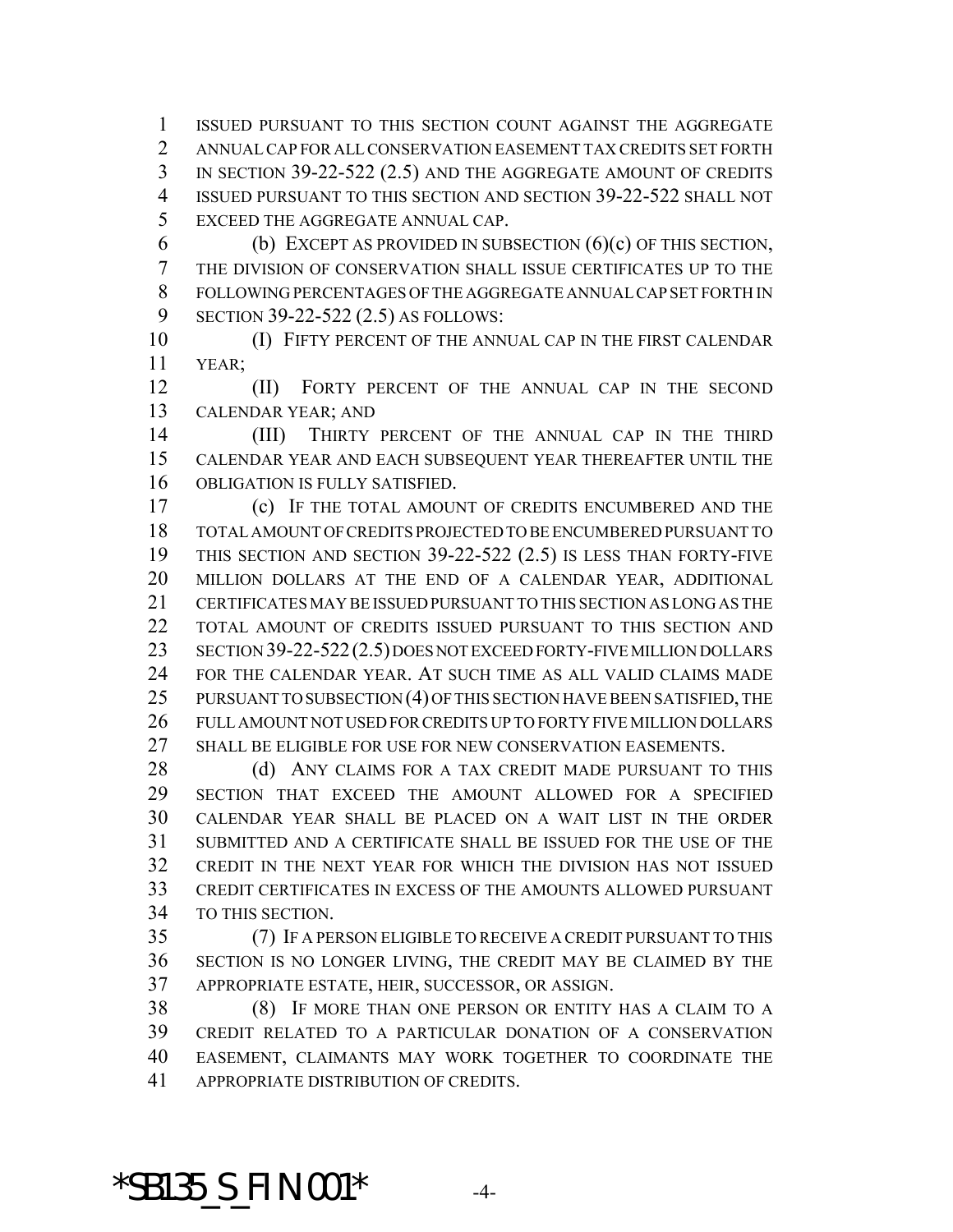(9) IF A TAXPAYER TRANSFERRED ALL OR A PORTION OF A TAX CREDIT FOR A CONSERVATION EASEMENT DONATION THAT QUALIFIES FOR A CREDIT PURSUANT TO THIS SECTION TO ANOTHER TAXPAYER AS TRANSFEREE PURSUANT TO SECTION 39-22-522(7), THEN THE TRANSFEREE MAY CLAIM A CREDIT PURSUANT TO THIS SECTION. THE TRANSFEROR AND ANY TRANSFEREES MAY SUBMIT CLAIMS FOR CREDITS PURSUANT TO THIS SECTION INDIVIDUALLY OR MUTUALLY AS A GROUP IF THEY AGREE UPON THE TERMS FOR DIVIDING THE CREDIT. APPLICANTS MUST ATTEMPT TO NOTIFY ANY OTHER TAXPAYER OR TRANSFEREE THAT WAS A PARTY TO THE TRANSFER THAT AN APPLICATION IS BEING MADE TO CLAIM A CREDIT PURSUANT TO THIS SECTION.ANY PARTY WHO RECEIVES SUCH NOTICE HAS NINETY DAYS FROM RECEIPT OF THE NOTICE TO FILE AN OBJECTION TO THE CLAIM FOR THE CREDIT.AN OBJECTION SHALL BE SUBMITTED IN THE FORM OF AN APPLICATION FOR A CREDIT AND SHALL SET FORTH THE PROPOSED ALTERNATIVE AMOUNT OR DISTRIBUTION OF THE CREDIT. IN NO EVENT SHALL THE AMOUNT OF COMPENSATION PROVIDED TO A TRANSFEREE EXCEED THE AMOUNT PAID BY THE TRANSFEREE FOR THE CREDIT, LESS ANY AMOUNT THAT WAS REINSTATED, REIMBURSED, OR OTHERWISE ALLOWED TO THE TRANSFEREE AS A RESULT OF A SETTLEMENT, LITIGATION, OR OTHER MEANS THAT PROVIDED COMPENSATION TO THE TRANSFEREE UNLESS OTHERWISE MUTUALLY AGREE UPON BY THE PARTIES. 22 (10) IF AN OBJECTION TO A CLAIM FOR A CREDIT IS FILED

 PURSUANT TO SUBSECTION (9) OF THIS SECTION, THE DIVISION OF CONSERVATION SHALL REFER THE MATTER TO THE OMBUDSMAN DESIGNATED PURSUANT TO SECTION 12-15-108 FOR FINAL RESOLUTION OF ANY DISPUTES RELATED TO AMOUNTS TO BE ALLOWED PURSUANT TO THIS SECTION.

28 (11) CREDITS ALLOWED PURSUANT TO THIS SECTION ARE NOT REFUNDABLE, BUT MAY BE TRANSFERRED OR CARRIED FORWARD IN THE SAME MANNER AS CREDITS ALLOWED PURSUANT TO SECTION 39-22-522 (4)(a) FOR A PERIOD OF TIME BEGINNING AT THE TIME OF THE ISSUANCE OF THE CREDIT.".

Page 11, line 21, strike "**compensation**" and substitute "**credit**".

Page 11, strike line 24 and substitute "TAX CREDITS IF AN OBJECTION TO

A CLAIM FOR A TAX CREDIT HAS".

Page 11, line 26, strike "(8)." and substitute "(10).".

Page 12, line 2, strike "COMPENSATION" and substitute "A TAX CREDIT".

## **\*SB135\_S\_FIN.001\*** -5-